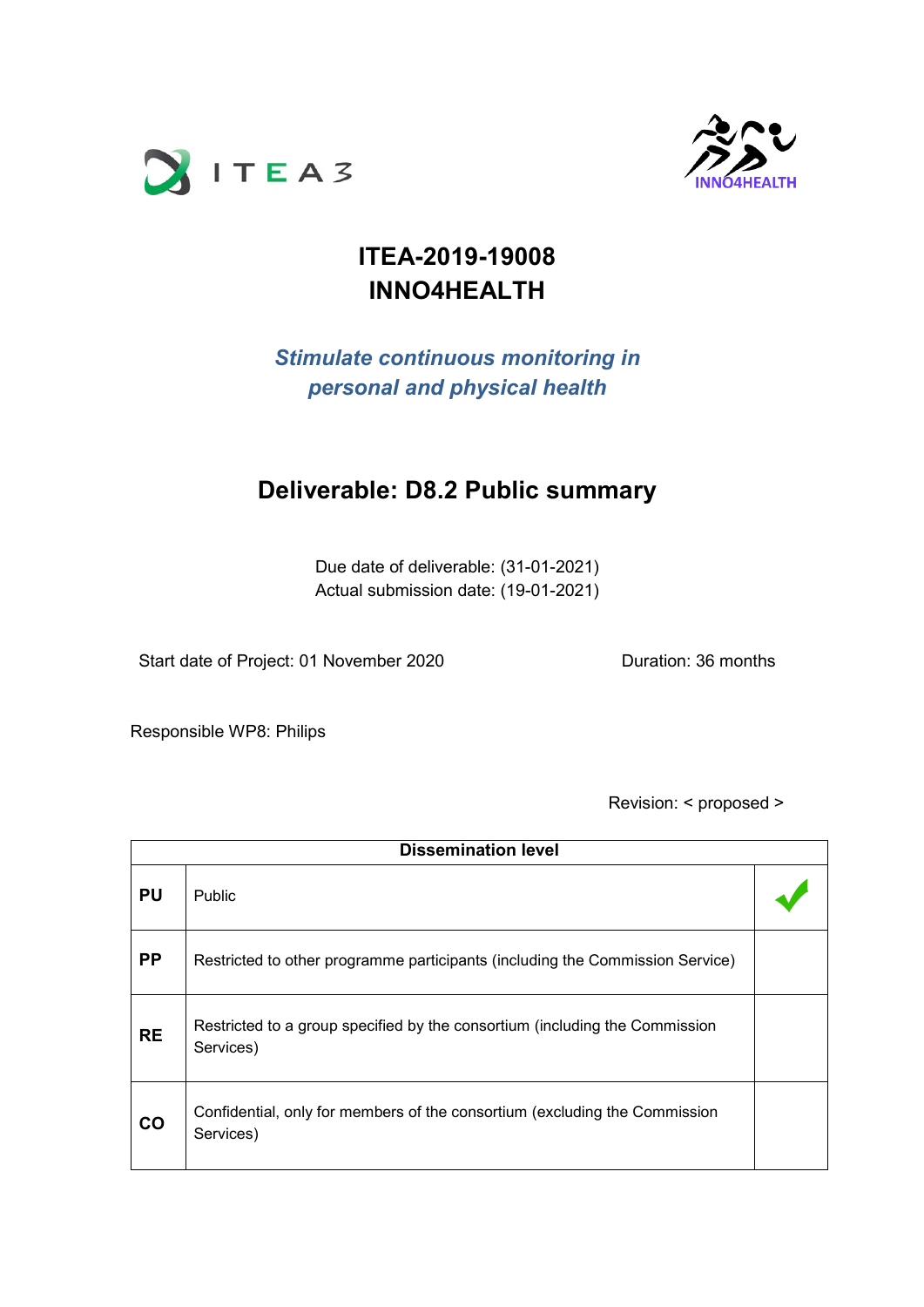

## <span id="page-1-0"></span>**0 DOCUMENT INFO**

### **Author**

| <b>Author</b> | Company        | E-mail                 |
|---------------|----------------|------------------------|
| Ad de Beer    | <b>Philips</b> | Ad.de.beer@philips.com |
|               |                |                        |
|               |                |                        |
|               |                |                        |

### **Documents history**

| <b>Document</b>  | <b>Date</b> | Change                                          |
|------------------|-------------|-------------------------------------------------|
| version #        |             |                                                 |
| V <sub>0.1</sub> | 06-01-2021  | Starting version, template                      |
| V <sub>0.2</sub> | 10-01-2021  | First complete draft                            |
| V <sub>0.3</sub> | 11-01-2021  | Updated version (send to the board)             |
| V1.0             | 19-01-2021  | Approved Version to be submitted to ITEA office |
|                  |             |                                                 |

### **Document data**

| <b>Editor Address data</b> |                  | Name: Ad de Beer                 |
|----------------------------|------------------|----------------------------------|
|                            | Partner: Philips |                                  |
|                            |                  | Address: HTC 34 Building 34-27   |
|                            |                  | 5656AA Eindhoven The Netherlands |
|                            |                  | Phone: +31 6 1372 2049           |
|                            |                  |                                  |

### **Distribution list**

| <b>Date</b> | <b>Issue</b> | E-mailer                                       |
|-------------|--------------|------------------------------------------------|
| 19-01-2021  | Final        | AI INNO4HEALTH all@natlab.research.philips.com |
|             |              |                                                |
|             |              |                                                |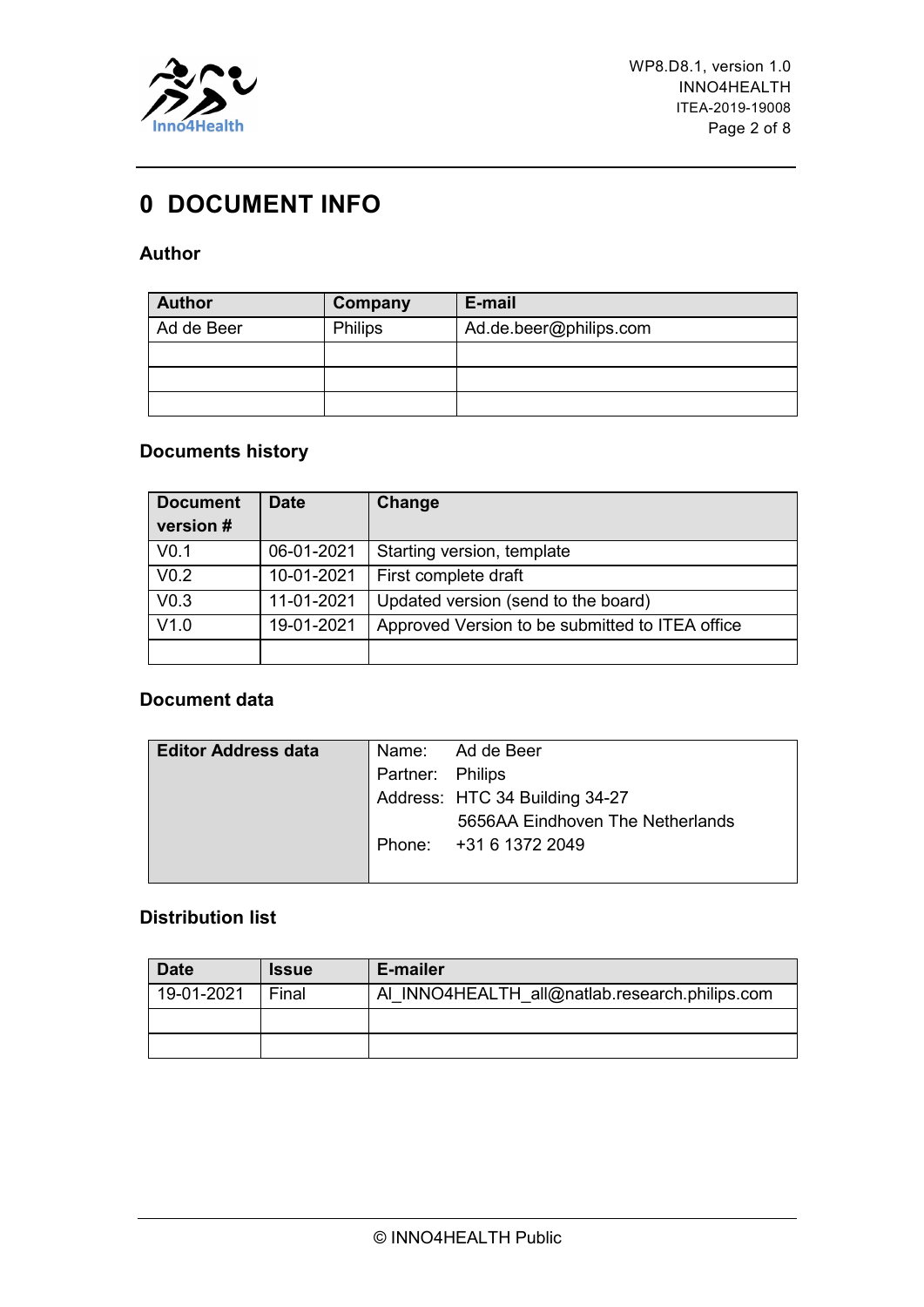

WP8.D8.1, version 1.0 INNO4HEALTH ITEA-2019-19008 Page 3 of 8

# **Table of Contents**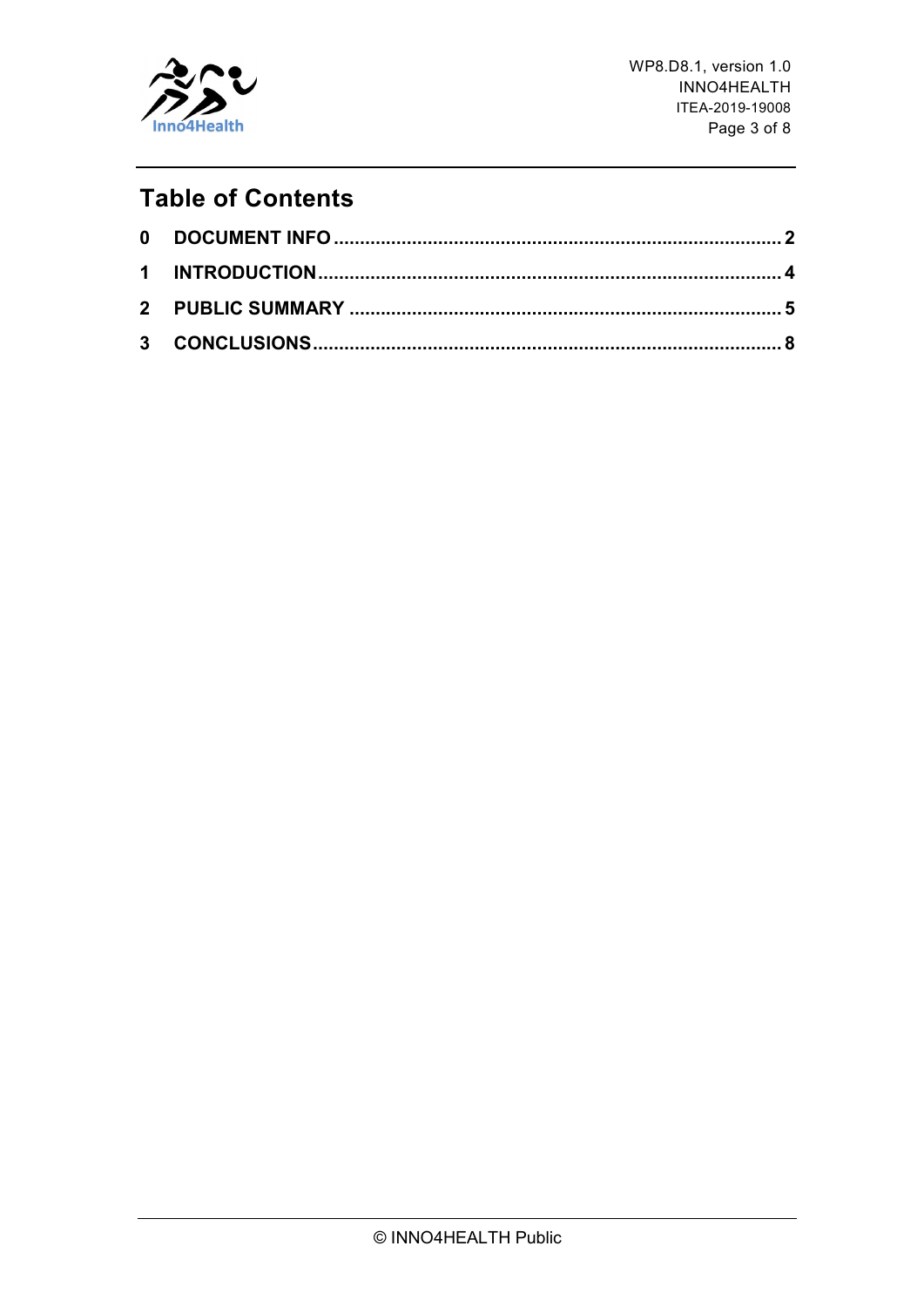

## <span id="page-3-0"></span>**1 Introduction**

The first task of the project management work package (WP8) of the INNO4HEALTH project concerns the monitoring and control of the overall progress of the project. Next to items like overall project coordination, daily management, risk management and quality assurance, it is also important to make a public summary available to introduce the project to the wider audience.

This report contains a concise description of the background, the content, the aim and the structure of the project in a well accessible form, so that it can easily be used for a quick project introduction to interested parties.

Consortium confidential information has been left out of the summary in order to avoid any restrictions in use and to make it as widely applicable as possible.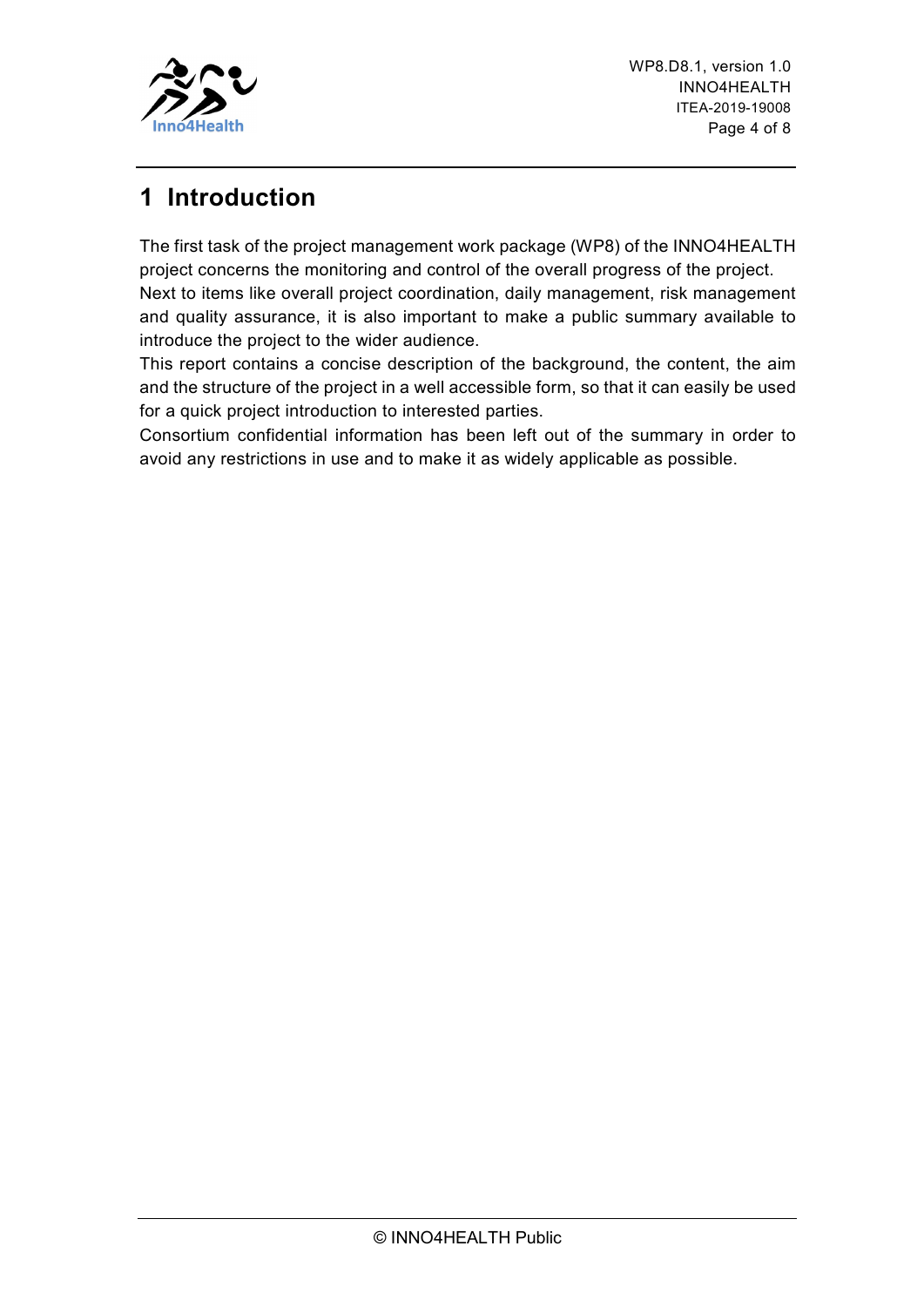

WP8.D8.1, version 1.0 INNO4HEALTH ITEA-2019-19008 Page 5 of 8

 $ITEAS$ 

### <span id="page-4-0"></span>**2 Public summary**



Compared to the pace of innovation in electronic consumer products, the pace of innovation in monitoring devices is lagging behind. It is the overarching objective of INNO4HEALTH to accelerate innovation in electronic medical and sports devices. INNO4HEALTH will Incorporate Remote Patient Monitoring (RPM) in chronic disease management, which can significantly improve an individual's quality of life.

INNO4HEALTH aims to stimulate innovation in continuous health and fitness monitoring in order to inform patients and their physician on their readiness regarding surgery and the ability to recover rapidly from invasive treatment. In sports, the same technology will be used to continuously assess fitness and health in order to provide information to athletes and their coaches and to help them optimise their performance during competitions.

#### **Background**

In our aging population, the number of surgeries performed is increasing rapidly. At the same time, there is a growing risk of complications, as patients are becoming frailer and have more comorbidities. In top sports, tracking the condition of athletes is essential to guide physical preparation. However, maladaptation to training, risks of injuries and adverse health events like sudden cardiac arrest are often reported in the news, affecting both elite as well as recreational athletes.

These problematic challenges deriving from the healthcare and sports domains may require solutions that have a lot more in common than it could be thought.

In the clinical community, **preparing patients to be fit for surgery** and rehabilitation generates a win-win situation for:

- 1) Payers in terms of healthcare cost savings,
- 2) Patients in terms of health outcome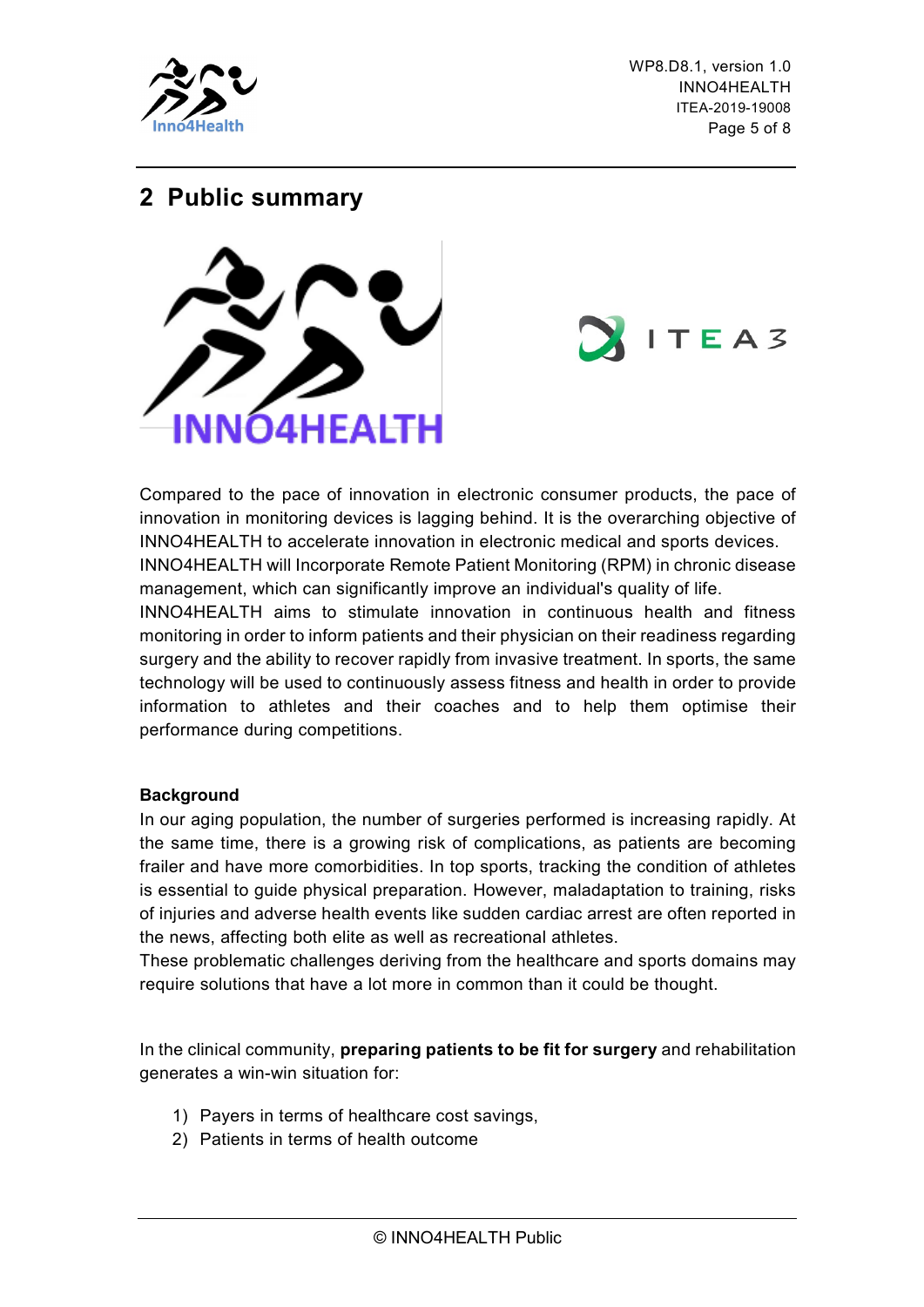

3) Clinicians in terms of workload, due to optimized speed of recovery and minimized chance of complications. In sports practice, **preparing athletes to be fit for sport competition** and recovery is a complex challenge, which requires insight into the fitness, recovery and psychological status of the individual.

**INNO4HEALTH aims** to stimulate innovation in continuous health and fitness monitoring to inform patients and their treating physician regarding the readiness associated with surgery and the ability to recover rapidly from invasive treatment. In sports, the same technology will be used to continuously assess fitness and health to provide information to athletes and their coaches and to help them optimize performance during competitions. INNO4HEALTH will be a pioneer in the area of comprehensive data capturing and interpretation outside the hospital walls and training field. INNO4HEALTH will foster advances in sensing technologies, emerging IoT communication capabilities and artificial intelligence for embedded data interpretation and user analytics.

**INNO4HEALTH will create** innovative design for wearable sensors (in-soles, shirts, plasters) that address usability needs of both patients and athletes. Wearable products (commercially available or investigational research prototypes) will be included in a device ecosystem to enable data collection in healthcare and sports use cases. AI technology will be used to develop algorithms for performance, fitness and health assessment that could be optimized locally at the user-level or scaled up to populations of patients and athletes. Ultimately, domain-dependent professional dashboards and AI-centred applications will be created to generate guidance for health and fitness improvement programs.

### **INNO4HEALTH platform**

The project will aim at developing a technology platform for data collection, management and interpretation, which will enable use cases in the healthcare and sports domains. On the market, there is currently no solution for monitoring both patients and athletes with a unified ecosystem of devices and interpretation algorithms. An ecosystem of wearable devices carrying both innovative as well as existing sensors of physiological parameters will be introduced for data collection and extraction of fitness, movement, activity, sleep, stress, and psychology and health metrics.

The innovations includes:

- Long-term ECG monitoring in both patients and athletes
- In-sole sensing based full-disclosure of health relevant data
- Ultra-sound based body core temperature assessment
- Facial liveness detection for biometric identification
- Algorithms for interpretation of wearable sensors data
- Localized AI for data analytics in Sports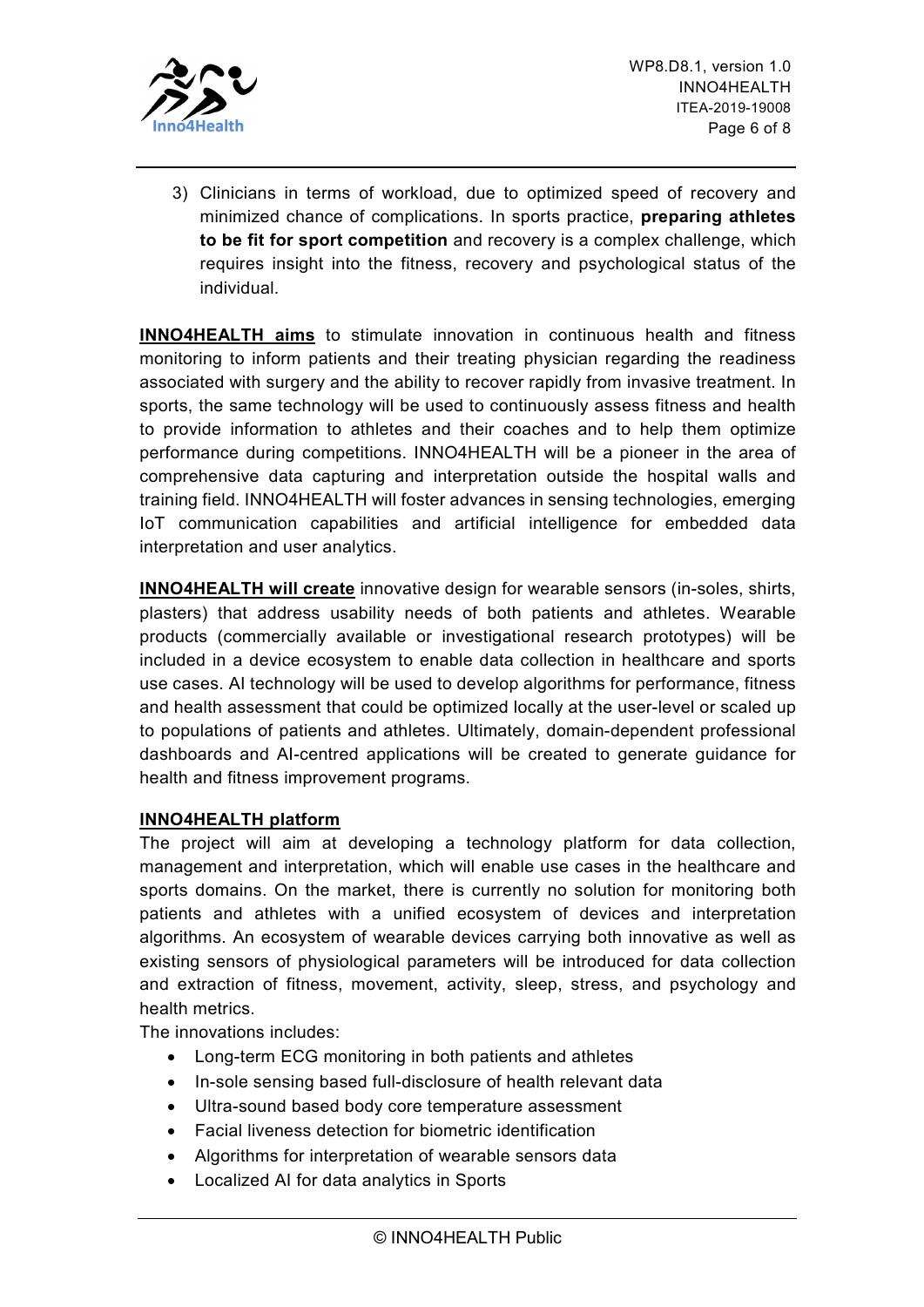

WP8.D8.1, version 1.0 INNO4HEALTH ITEA-2019-19008 Page 7 of 8

• Decision support for preparation and recovery from surgery and athletic competition

#### **The Consortium**

INNO4HEALTH brings together an extensive consortium consisting of 31 partners from one Canadian and six European countries. The consortium is a well balanced consortium, covering the complete supply chain including academia, RTOs and institutes, technology suppliers, device manufacturers, clinical partners and sports clubs. The total eligible costs are estimated at  $\epsilon$  20M. The added value of this consortium is that we will cover a broad spectrum in the technical and market value chain, with direct access to patients and athletes.